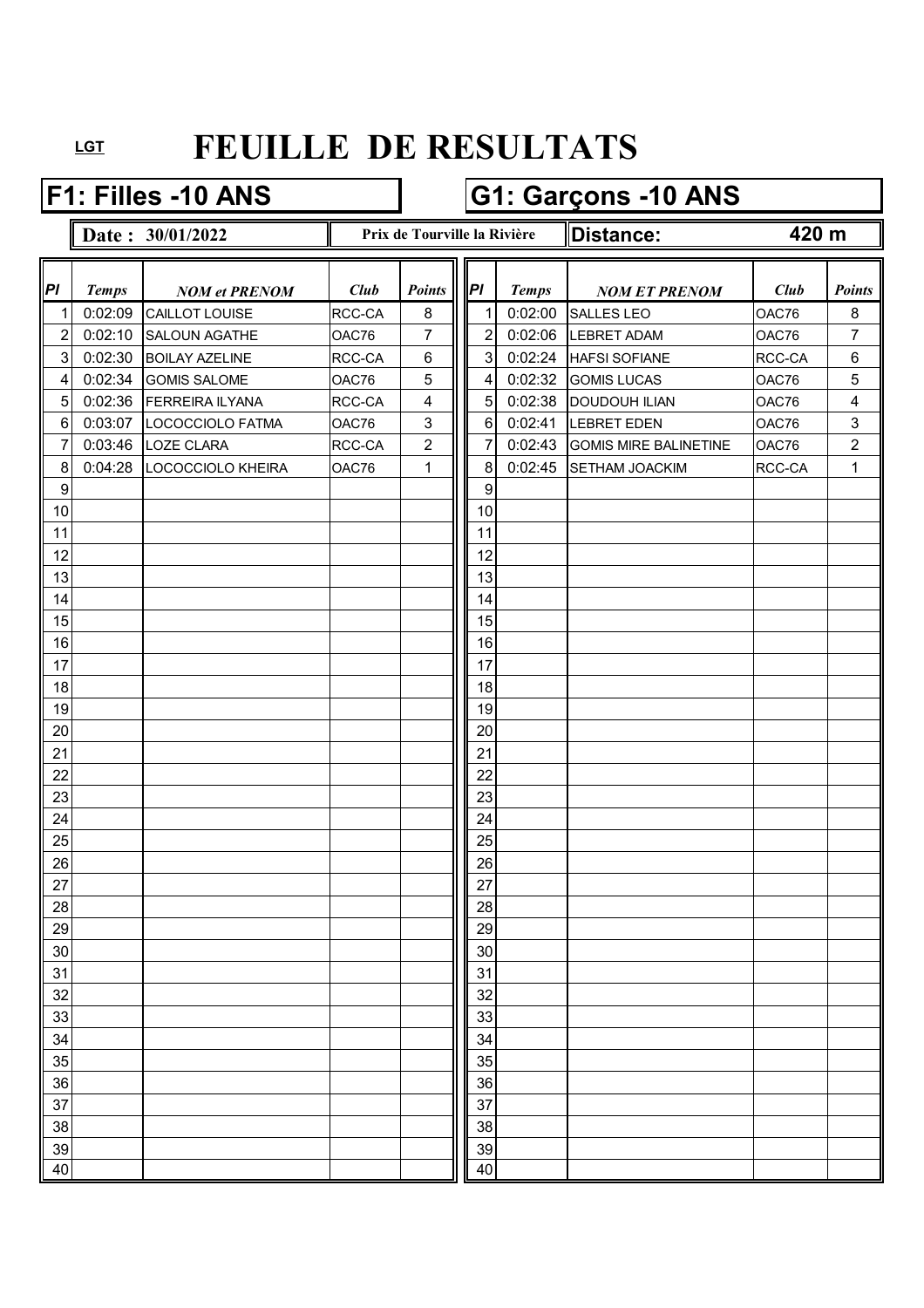### **F2: Filles POUSSINE F3: Filles BENJAMINE**

|                           |              | Date: 30/01/2022     |        | Prix de Tourville la Rivière |                         |              | Distance:            | 1260 m |        |
|---------------------------|--------------|----------------------|--------|------------------------------|-------------------------|--------------|----------------------|--------|--------|
| PI                        | <b>Temps</b> | <b>NOM</b> et PRENOM | Club   | Points                       | PI                      | <b>Temps</b> | <b>NOM ET PRENOM</b> | Club   | Points |
| 1                         | 0:05:37      | <b>HAFSI MYRIAM</b>  | RCC-CA | $\ensuremath{\mathsf{3}}$    | $\mathbf 1$             |              |                      |        |        |
| $\overline{\mathbf{c}}$   | 0:06:15      | <b>ROST MARY</b>     | OAC76  | $\boldsymbol{2}$             | $\overline{2}$          |              |                      |        |        |
| $\ensuremath{\mathsf{3}}$ | 0:07:05      | <b>GOMIS MARIE</b>   | OAC76  | $\mathbf 1$                  | $\sqrt{3}$              |              |                      |        |        |
| 4                         |              |                      |        |                              | $\overline{\mathbf{4}}$ |              |                      |        |        |
| 5                         |              |                      |        |                              | 5                       |              |                      |        |        |
| $\,6\,$                   |              |                      |        |                              | $\,6\,$                 |              |                      |        |        |
| $\overline{7}$            |              |                      |        |                              | $\overline{7}$          |              |                      |        |        |
| $\,8\,$                   |              |                      |        |                              | $\,8\,$                 |              |                      |        |        |
| $\overline{9}$            |              |                      |        |                              | $\boldsymbol{9}$        |              |                      |        |        |
| 10                        |              |                      |        |                              | 10                      |              |                      |        |        |
| 11                        |              |                      |        |                              | 11                      |              |                      |        |        |
| 12                        |              |                      |        |                              | 12<br>13                |              |                      |        |        |
| 13<br>14                  |              |                      |        |                              | 14                      |              |                      |        |        |
| 15                        |              |                      |        |                              | 15                      |              |                      |        |        |
| 16                        |              |                      |        |                              | 16                      |              |                      |        |        |
| 17                        |              |                      |        |                              | 17                      |              |                      |        |        |
| 18                        |              |                      |        |                              | 18                      |              |                      |        |        |
| 19                        |              |                      |        |                              | 19                      |              |                      |        |        |
| 20                        |              |                      |        |                              | 20                      |              |                      |        |        |
| 21                        |              |                      |        |                              | 21                      |              |                      |        |        |
| 22                        |              |                      |        |                              | 22                      |              |                      |        |        |
| 23                        |              |                      |        |                              | 23                      |              |                      |        |        |
| 24                        |              |                      |        |                              | 24                      |              |                      |        |        |
| 25                        |              |                      |        |                              | 25                      |              |                      |        |        |
| 26                        |              |                      |        |                              | 26                      |              |                      |        |        |
| 27                        |              |                      |        |                              | $\overline{27}$         |              |                      |        |        |
| 28                        |              |                      |        |                              | $28\,$                  |              |                      |        |        |
| 29                        |              |                      |        |                              | $\frac{29}{2}$          |              |                      |        |        |
| 30                        |              |                      |        |                              | 30                      |              |                      |        |        |
| 31                        |              |                      |        |                              | 31                      |              |                      |        |        |
| 32                        |              |                      |        |                              | 32                      |              |                      |        |        |
| 33                        |              |                      |        |                              | 33                      |              |                      |        |        |
| 34                        |              |                      |        |                              | 34                      |              |                      |        |        |
| 35<br>36                  |              |                      |        |                              | 35<br>36                |              |                      |        |        |
| 37                        |              |                      |        |                              | 37                      |              |                      |        |        |
| 38                        |              |                      |        |                              | 38                      |              |                      |        |        |
| 39                        |              |                      |        |                              | $39\,$                  |              |                      |        |        |
| 40                        |              |                      |        |                              | 40                      |              |                      |        |        |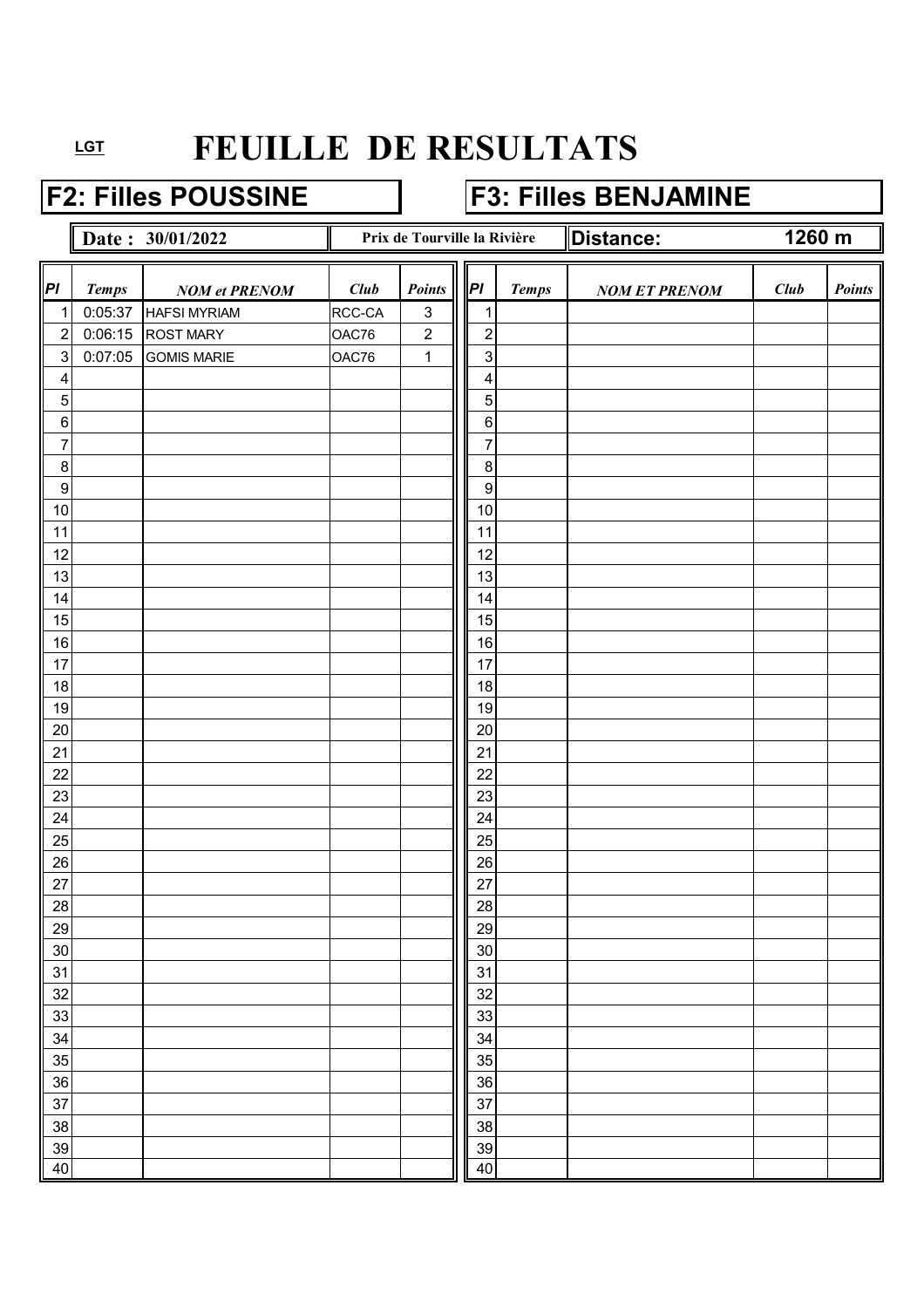### F4: Filles MINIME **F5: Filles CADETTE**

**Date : 30/01/2022 Distance: Prix de Tourville la Rivière Distance:** 

**2840 m**

| $\vert_{Pl}$   | <b>Temps</b> | <b>NOM</b> et PRENOM | Club | Points | P                | <b>Temps</b> | <b>NOM ET PRENOM</b>     | Club   | <b>Points</b> |
|----------------|--------------|----------------------|------|--------|------------------|--------------|--------------------------|--------|---------------|
| 1              |              |                      |      |        | 1                |              |                          |        |               |
| $\overline{c}$ |              |                      |      |        | $\overline{c}$   |              |                          |        |               |
| $\mathbf{3}$   |              |                      |      |        | 3                |              |                          |        |               |
| 4              |              |                      |      |        | 4                |              |                          |        |               |
| 5              |              |                      |      |        | 5                |              |                          |        |               |
| 6              |              |                      |      |        | $\,6\,$          |              |                          |        |               |
| $\overline{7}$ |              |                      |      |        | 7                |              |                          |        |               |
| $\bf 8$        |              |                      |      |        | $\bf 8$          |              |                          |        |               |
| $\overline{9}$ |              |                      |      |        | $\boldsymbol{9}$ |              |                          |        |               |
| 10             |              |                      |      |        | 10               |              |                          |        |               |
| 11             |              |                      |      |        | 11               |              |                          |        |               |
| 12             |              |                      |      |        | 12               |              |                          |        |               |
| 13             |              |                      |      |        | 13               |              |                          |        |               |
| 14<br>15       |              |                      |      |        | 14<br>15         |              |                          |        |               |
| 16             |              |                      |      |        | 16               |              |                          |        |               |
| 17             |              |                      |      |        | 17               |              |                          |        |               |
| 18             |              |                      |      |        | $18$             |              |                          |        |               |
| 19             |              |                      |      |        | 19               |              |                          |        |               |
| 20             |              |                      |      |        | 20               |              |                          |        |               |
| 21             |              |                      |      |        |                  |              |                          |        |               |
| 22             |              |                      |      |        |                  |              | <b>F6: Filles JUNIOR</b> | 5680 m |               |
| 23             |              |                      |      |        |                  |              |                          |        |               |
| 24             |              |                      |      |        | P                | <b>Temps</b> | <b>NOM ET PRENOM</b>     | Club   | Points        |
| 25             |              |                      |      |        | 1                |              |                          |        |               |
| 26             |              |                      |      |        | $\overline{c}$   |              |                          |        |               |
| 27             |              |                      |      |        | $\mathbf 3$      |              |                          |        |               |
| 28             |              |                      |      |        | 4                |              |                          |        |               |
| 29             |              |                      |      |        | 5                |              |                          |        |               |
| $30\,$         |              |                      |      |        | $\,6\,$          |              |                          |        |               |
| 31             |              |                      |      |        | $\boldsymbol{7}$ |              |                          |        |               |
| 32             |              |                      |      |        | $\, 8$           |              |                          |        |               |
| 33             |              |                      |      |        | $\boldsymbol{9}$ |              |                          |        |               |
| 34             |              |                      |      |        | 10               |              |                          |        |               |
| 35             |              |                      |      |        | 11               |              |                          |        |               |
| 36<br>37       |              |                      |      |        | 12<br>13         |              |                          |        |               |
| 38             |              |                      |      |        | 14               |              |                          |        |               |
| 39             |              |                      |      |        | 15               |              |                          |        |               |
| 40             |              |                      |      |        | 16               |              |                          |        |               |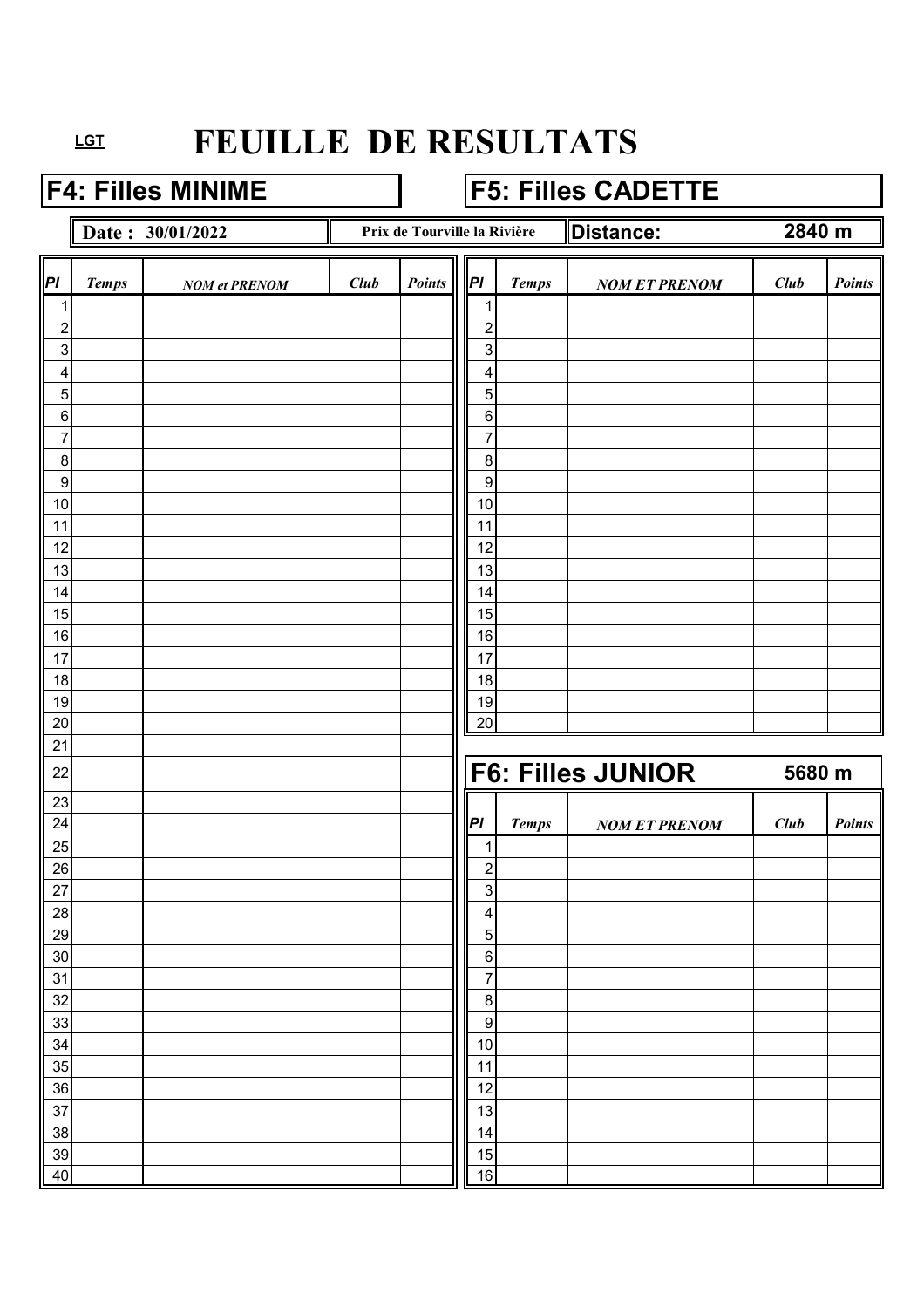**SEF: Femmes SENIOR Femmes : M0F-M1F** 

### **Date : 30/01/2022 Date : 30/01/2022 Distance:** *Pl Temps NOM et PRENOM Club Points*  $\|\|P\|$  *Temps NOM ET PRENOM Club Points* 1 0:23:26 VAN WYNSBERGUE MARGAIOAC76 | 1 || 1 0:22:24 DOMINGUES CLELIA | OAC76 | 6 2 2 0:25:32 HEMETTE ANAIS OAC76 5 3 3 3 3 0:26:23 ROST CHARLOTTE 0AC76 4 4 4 0:31:22 MAIRE VIGUEUR MARIANNE ASCI 3 5 5 0:34:19 MARRO ELODIE 0.276 2 6 6 6 6 0:34:33 DEILHOU ESTELLE RCS76 1 7 7 8 8 9 9 10 10 10 10 10 10 10 10 10 10 10 11 10 11 11 11 12 | | | | | | | | | | | 12 13 | | | | | | | | | | | | 13 14 14 14 15 15 15 16 16 16 17 | | | | | | | | | | | | 17 18 18 18 19 19 20 | | | | | | | | | | | | | 20 21 21 22 | | | | | | | | | | 22 23 | | | | | | | | | | | | 23 24 124 25 | | | | | | | | | | | | | | 25 26 26 27 | | | | | | | | | | | 27 28 28 29 29 30 30 31 31 32 32 33 | | | | | | | | | | | | 33 34 34 35 35 36 36 37 37 37 37 38 38 38 39 39 30 31 32 33 34 35 36 37 38 39 30 31 32 33 34 35 35 35 35 35 35 35 35 35 35 35 35 35 38 38 39 39 40 | 100 | 100 | 100 | 100 | 100 | 100 | 100 | 100 | 100 | 100 | 100 | 100 | 100 | 100 | 100 | 100 | 100 | 10 **5680 m Prix de Tourville la Rivière**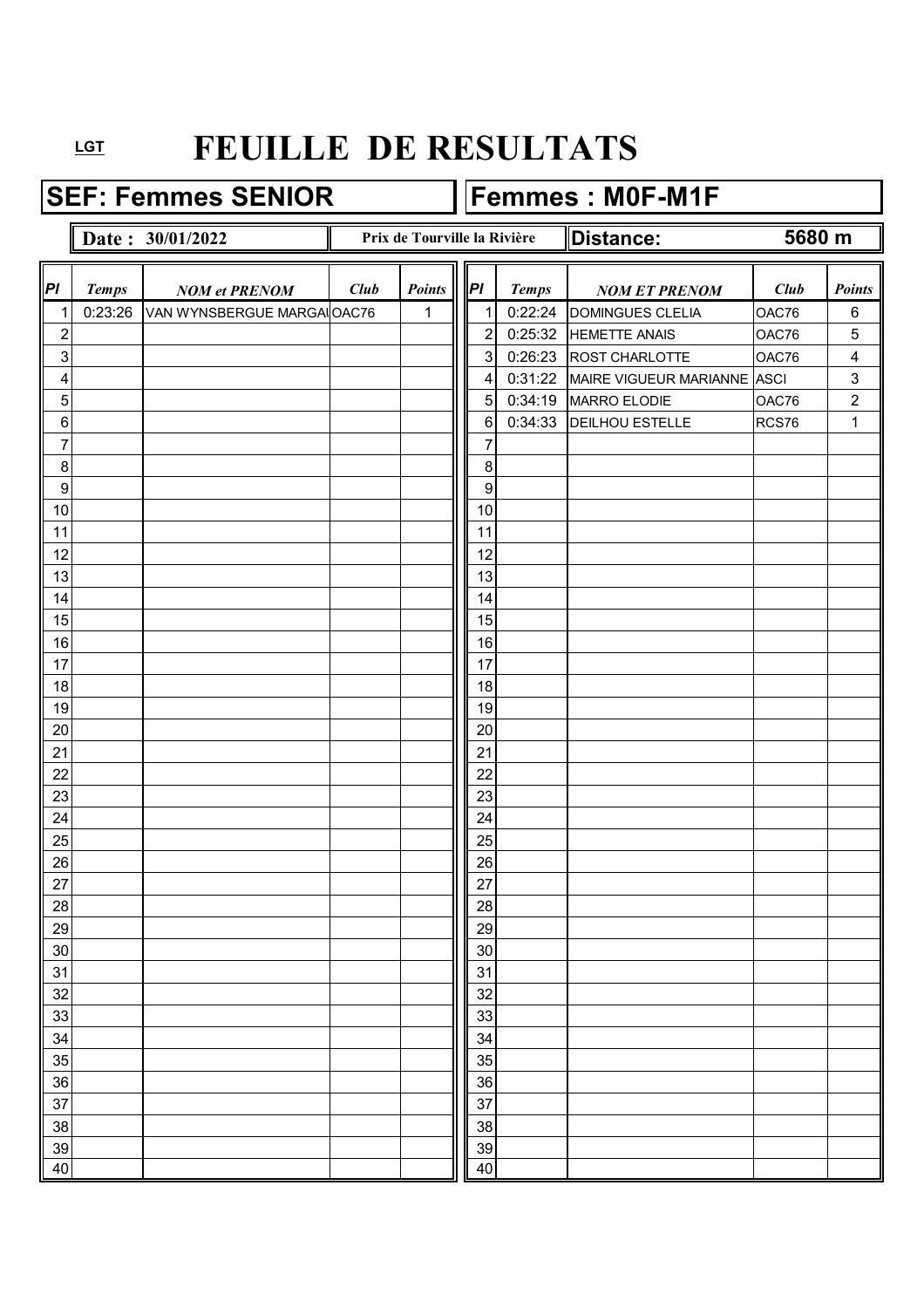Femmes : M2F-M3F **Femmes : M4F-M5F** 

# **Date : 30/01/2022 Distance: Prix de Tourville la Rivière Distance:** *Pl Temps NOM et PRENOM Club Points*  $\|\|P\|$  *Temps NOM ET PRENOM Club Points* 1 0:27:29 LANGLOIS CHRISTELLE  $\vert$  OAC76  $\vert$  3  $\vert$  1 0:25:19 PENNEC PATRICIA  $\vert$  OAC76 14 2 0:27:58 BACON AMARA OXYGENE 2 2 0:26:48 MAUGER ANNE MARIE OXYGENE 13 **5680 m**

| 3 <sup>1</sup> | 0:31:38 LAMBERT SYLVIE | <b>OXYGENE</b> | 1 | $\mathbf{3}$ | 0:26:59 | DUVAL EVELYNE                 | RCS76        | 12                      |
|----------------|------------------------|----------------|---|--------------|---------|-------------------------------|--------------|-------------------------|
| 4              |                        |                |   | 4            | 0:28:06 | LANGLOIS CHRISTINE            | OAC76        | 11                      |
| 5              |                        |                |   | 5            | 0:28:32 | <b>MORIN SOPHIE</b>           | RCS76        | 10                      |
| $\,6\,$        |                        |                |   | $\,6\,$      | 0:28:42 | BOULET MARIE ROSELYNE   OAC76 |              | $\boldsymbol{9}$        |
| 7              |                        |                |   | 7            | 0:28:59 | <b>BERTON PATRICIA</b>        | <b>ASCI</b>  | $\bf 8$                 |
| $\overline{8}$ |                        |                |   | 8            | 0:29:41 | <b>KROLEWICZ MYRIAM</b>       | OAC76        | $\overline{7}$          |
| 9              |                        |                |   | 9            | 0:31:54 | <b>DENIS VALERIE</b>          | <b>ACRFC</b> | $\,6$                   |
| 10             |                        |                |   | 10           | 0:33:55 | LEGENVRE CATHERINE            | OXYGENE      | $\overline{5}$          |
| 11             |                        |                |   | 11           | 0:34:08 | <b>DEILHOU PATRICIA</b>       | RCS76        | $\overline{\mathbf{4}}$ |
| 12             |                        |                |   | 12           | 0:34:26 | <b>COLLARD PIERETTE</b>       | RCS76        | $\sqrt{3}$              |
| 13             |                        |                |   | 13           | 0:37:11 | LEDOUX CHANTAL                | RCS76        | $\overline{2}$          |
| 14             |                        |                |   | 14           | 0:37:21 | <b>LESUEUR PATRICIA</b>       | RCS76        | $\mathbf{1}$            |
| 15             |                        |                |   | 15           |         |                               |              |                         |
| 16             |                        |                |   | 16           |         |                               |              |                         |
| 17             |                        |                |   | 17           |         |                               |              |                         |
| 18             |                        |                |   | 18           |         |                               |              |                         |
| 19             |                        |                |   | 19           |         |                               |              |                         |
| 20             |                        |                |   | 20           |         |                               |              |                         |
| 21             |                        |                |   | 21           |         |                               |              |                         |
| 22             |                        |                |   | 22           |         |                               |              |                         |
| 23             |                        |                |   | 23           |         |                               |              |                         |
| 24             |                        |                |   | 24           |         |                               |              |                         |
| 25             |                        |                |   | 25           |         |                               |              |                         |
| 26             |                        |                |   | 26           |         |                               |              |                         |
| 27             |                        |                |   | 27           |         |                               |              |                         |
| 28             |                        |                |   | 28           |         |                               |              |                         |
| 29             |                        |                |   | 29           |         |                               |              |                         |
| 30             |                        |                |   | 30           |         |                               |              |                         |
| 31             |                        |                |   | 31           |         |                               |              |                         |
| 32             |                        |                |   | 32           |         |                               |              |                         |
| 33             |                        |                |   | 33           |         |                               |              |                         |
| 34             |                        |                |   | 34           |         |                               |              |                         |
| 35             |                        |                |   | 35           |         |                               |              |                         |
| 36             |                        |                |   | 36           |         |                               |              |                         |
| 37             |                        |                |   | 37           |         |                               |              |                         |
| 38             |                        |                |   | 38           |         |                               |              |                         |
| 39             |                        |                |   | 39           |         |                               |              |                         |
| 40             |                        |                |   | 40           |         |                               |              |                         |
|                |                        |                |   |              |         |                               |              |                         |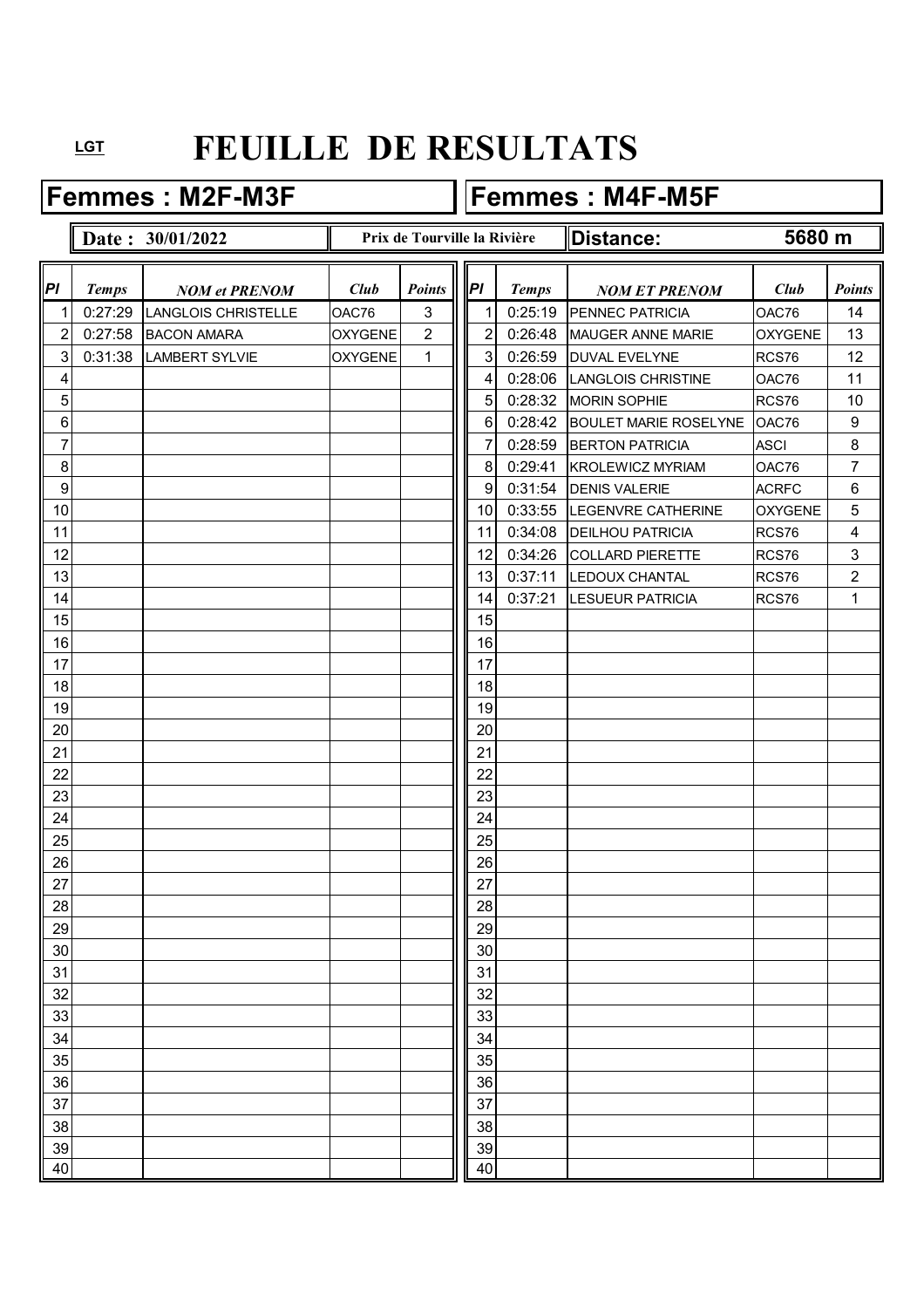**Femmes : M6F-M7F** 5680 m **Femmes : M8F-M9F** 

**5680 m**

**4100 m**

### **Date : 30/01/2022**

**Prix de Tourville la Rivière**

| PI               | <b>Temps</b> | <b>NOM ET PRENOM</b>      | Club           | Points         | PI               | <b>Temps</b> | <b>NOM ET PRENOM</b> | Club         | <b>Points</b> |
|------------------|--------------|---------------------------|----------------|----------------|------------------|--------------|----------------------|--------------|---------------|
| $\mathbf{1}$     | 0:30:31      | PACAUD FLORENCE           | OAC76          | 3              | $\mathbf 1$      | 0:36:43      | <b>MARIE MICHELE</b> | <b>ACRFC</b> | $\mathbf{1}$  |
| $\boldsymbol{2}$ | 0:32:52      | <b>DOUVILLE CATHERINE</b> | RCS76          | $\overline{2}$ | $\overline{2}$   |              |                      |              |               |
| $\mathbf{3}$     | 0:44:14      | <b>BAUDRY MICHELE</b>     | <b>OXYGENE</b> | $\mathbf 1$    | 3                |              |                      |              |               |
| 4                |              |                           |                |                | 4                |              |                      |              |               |
| 5                |              |                           |                |                | 5                |              |                      |              |               |
| $\,6\,$          |              |                           |                |                | $\,6\,$          |              |                      |              |               |
| $\overline{7}$   |              |                           |                |                | $\overline{7}$   |              |                      |              |               |
| $\bf 8$          |              |                           |                |                | 8                |              |                      |              |               |
| $\boldsymbol{9}$ |              |                           |                |                | 9                |              |                      |              |               |
| 10               |              |                           |                |                | 10               |              |                      |              |               |
| 11               |              |                           |                |                | 11               |              |                      |              |               |
| 12               |              |                           |                |                | 12               |              |                      |              |               |
| 13               |              |                           |                |                | 13               |              |                      |              |               |
| 14               |              |                           |                |                | 14               |              |                      |              |               |
| 15               |              |                           |                |                | 15               |              |                      |              |               |
| 16               |              |                           |                |                | 16               |              |                      |              |               |
| 17               |              |                           |                |                | 17               |              |                      |              |               |
| 18               |              |                           |                |                | 18               |              |                      |              |               |
| 19               |              |                           |                |                |                  |              |                      |              |               |
| 20               |              |                           |                |                |                  |              | <b>Femmes: M10F</b>  | 4100 m       |               |
| 21               |              |                           |                |                |                  |              |                      |              |               |
| 22               |              |                           |                |                | PI               | <b>Temps</b> | <b>NOM ET PRENOM</b> | Club         | Points        |
| 23               |              |                           |                |                | 1                |              |                      |              |               |
| 24               |              |                           |                |                | $\overline{2}$   |              |                      |              |               |
| 25               |              |                           |                |                |                  |              |                      |              |               |
| 26               |              |                           |                |                | 3                |              |                      |              |               |
|                  |              |                           |                |                | 4                |              |                      |              |               |
| 27               |              |                           |                |                | $\overline{5}$   |              |                      |              |               |
| 28               |              |                           |                |                | $\,6$            |              |                      |              |               |
| 29               |              |                           |                |                | 7                |              |                      |              |               |
| $30\,$           |              |                           |                |                | $\,8\,$          |              |                      |              |               |
| 31               |              |                           |                |                | $\boldsymbol{9}$ |              |                      |              |               |
| 32               |              |                           |                |                | $10$             |              |                      |              |               |
| 33               |              |                           |                |                | 11               |              |                      |              |               |
| 34               |              |                           |                |                | 12               |              |                      |              |               |
| 35               |              |                           |                |                | 13               |              |                      |              |               |
| 36               |              |                           |                |                | 14               |              |                      |              |               |
| 37               |              |                           |                |                | 15               |              |                      |              |               |
| 38               |              |                           |                |                | 16               |              |                      |              |               |
| 39<br>40         |              |                           |                |                | 17<br>18         |              |                      |              |               |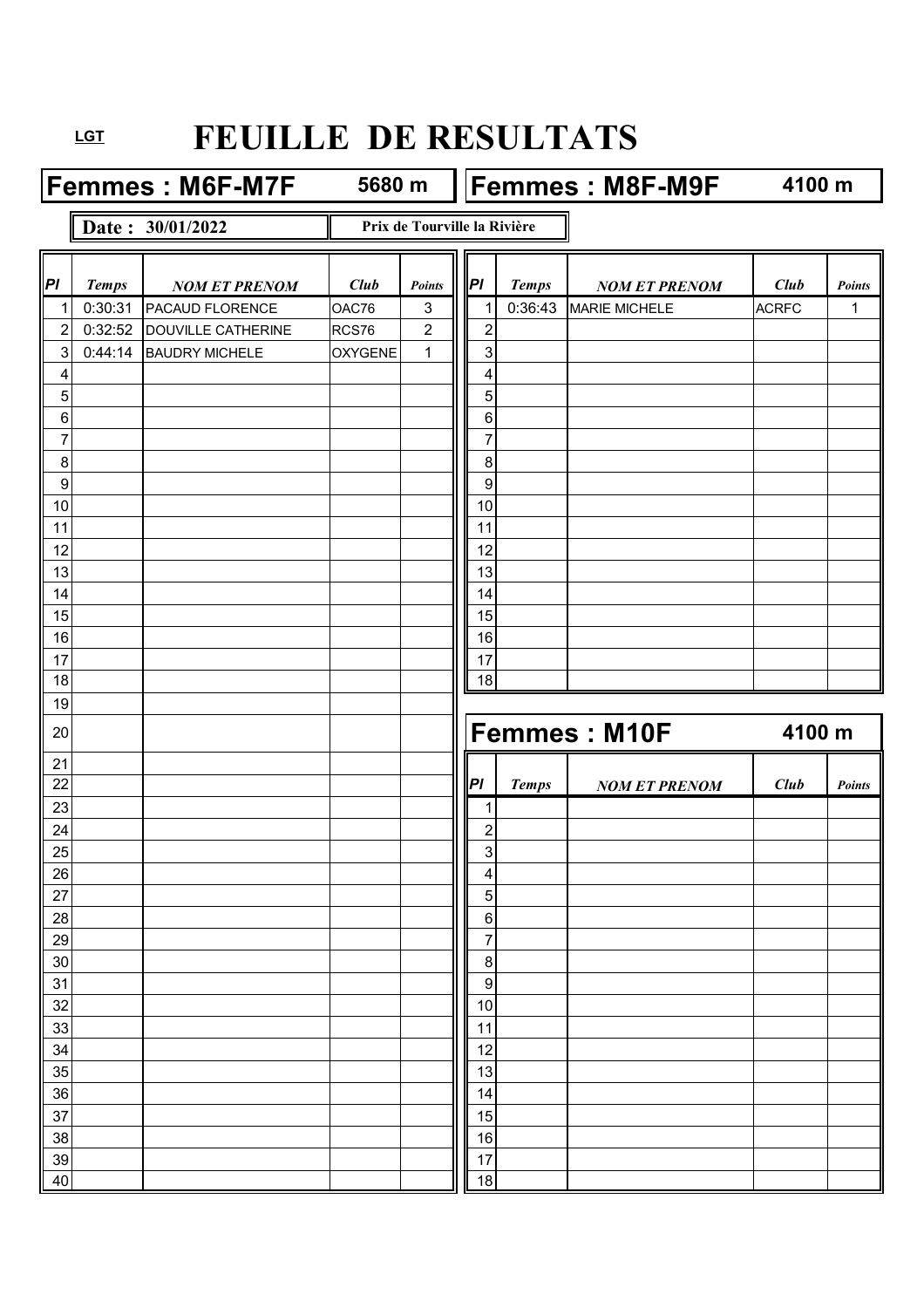## G2: Garçons POUSSIN **G3: Garçons BENJAMIN**

|                  |              | Date: 30/01/2022      |                | Prix de Tourville la Rivière |                  |              | Distance:            | 1260 m |                           |
|------------------|--------------|-----------------------|----------------|------------------------------|------------------|--------------|----------------------|--------|---------------------------|
|                  |              |                       |                |                              |                  |              |                      |        |                           |
| $\overline{PI}$  | <b>Temps</b> | <b>NOM</b> et PRENOM  | Club           | <b>Points</b>                | PI               | <b>Temps</b> | <b>NOM ET PRENOM</b> | Club   | <b>Points</b>             |
| 1                | 0:05:30      | <b>HENINE ZACHARI</b> | RCC-CA         | $\mathbf 5$                  | 1                | 0:06:14      | SZADO LUCAS          | OAC76  | $\ensuremath{\mathsf{3}}$ |
| $\overline{c}$   | 0:05:32      | MAZZOLENI RAYAN       | RCC-CA         | $\overline{\mathbf{4}}$      | $\overline{2}$   | 0:06:57      | LAMOTTE NOAH         | OAC76  | $\sqrt{2}$                |
| $\sqrt{3}$       | 0:05:39      | JUBERT TOM            | OXYGENE        | $\mathfrak{S}$               | 3                | 0:10:04      | LOZE LOIC            | RCC-CA | $\mathbf{1}$              |
| 4                | 0:06:28      | <b>LECERF MARIUS</b>  | OAC76          | $\overline{2}$               | 4                |              |                      |        |                           |
| 5                | 0:07:14      | PIET MARTIN           | <b>OXYGENE</b> | $\mathbf 1$                  | 5                |              |                      |        |                           |
| $\,6\,$          |              |                       |                |                              | 6                |              |                      |        |                           |
| 7                |              |                       |                |                              | 7                |              |                      |        |                           |
| 8                |              |                       |                |                              | $\, 8$           |              |                      |        |                           |
| $\boldsymbol{9}$ |              |                       |                |                              | $\boldsymbol{9}$ |              |                      |        |                           |
| 10               |              |                       |                |                              | $10$             |              |                      |        |                           |
| 11               |              |                       |                |                              | 11               |              |                      |        |                           |
| 12               |              |                       |                |                              | 12               |              |                      |        |                           |
| 13               |              |                       |                |                              | 13               |              |                      |        |                           |
| 14               |              |                       |                |                              | 14               |              |                      |        |                           |
| 15               |              |                       |                |                              | 15               |              |                      |        |                           |
| 16               |              |                       |                |                              | 16               |              |                      |        |                           |
| 17               |              |                       |                |                              | 17               |              |                      |        |                           |
| 18               |              |                       |                |                              | 18               |              |                      |        |                           |
| 19               |              |                       |                |                              | 19               |              |                      |        |                           |
| 20               |              |                       |                |                              | 20               |              |                      |        |                           |
| 21               |              |                       |                |                              | 21               |              |                      |        |                           |
| 22               |              |                       |                |                              | 22               |              |                      |        |                           |
| 23               |              |                       |                |                              | 23               |              |                      |        |                           |
| 24               |              |                       |                |                              | 24               |              |                      |        |                           |
| 25               |              |                       |                |                              | 25               |              |                      |        |                           |
| 26               |              |                       |                |                              | 26               |              |                      |        |                           |
| 27               |              |                       |                |                              | 27               |              |                      |        |                           |
| 28               |              |                       |                |                              | 28               |              |                      |        |                           |
| 29               |              |                       |                |                              | 29               |              |                      |        |                           |
| 30               |              |                       |                |                              | 30               |              |                      |        |                           |
| 31               |              |                       |                |                              | 31               |              |                      |        |                           |
| 32               |              |                       |                |                              | 32               |              |                      |        |                           |
| 33               |              |                       |                |                              | 33               |              |                      |        |                           |
| 34               |              |                       |                |                              | 34               |              |                      |        |                           |
| 35               |              |                       |                |                              | 35               |              |                      |        |                           |
| 36               |              |                       |                |                              | 36               |              |                      |        |                           |
| 37               |              |                       |                |                              | 37               |              |                      |        |                           |
| 38               |              |                       |                |                              | 38               |              |                      |        |                           |
| 39               |              |                       |                |                              | 39               |              |                      |        |                           |
| 40               |              |                       |                |                              | 40               |              |                      |        |                           |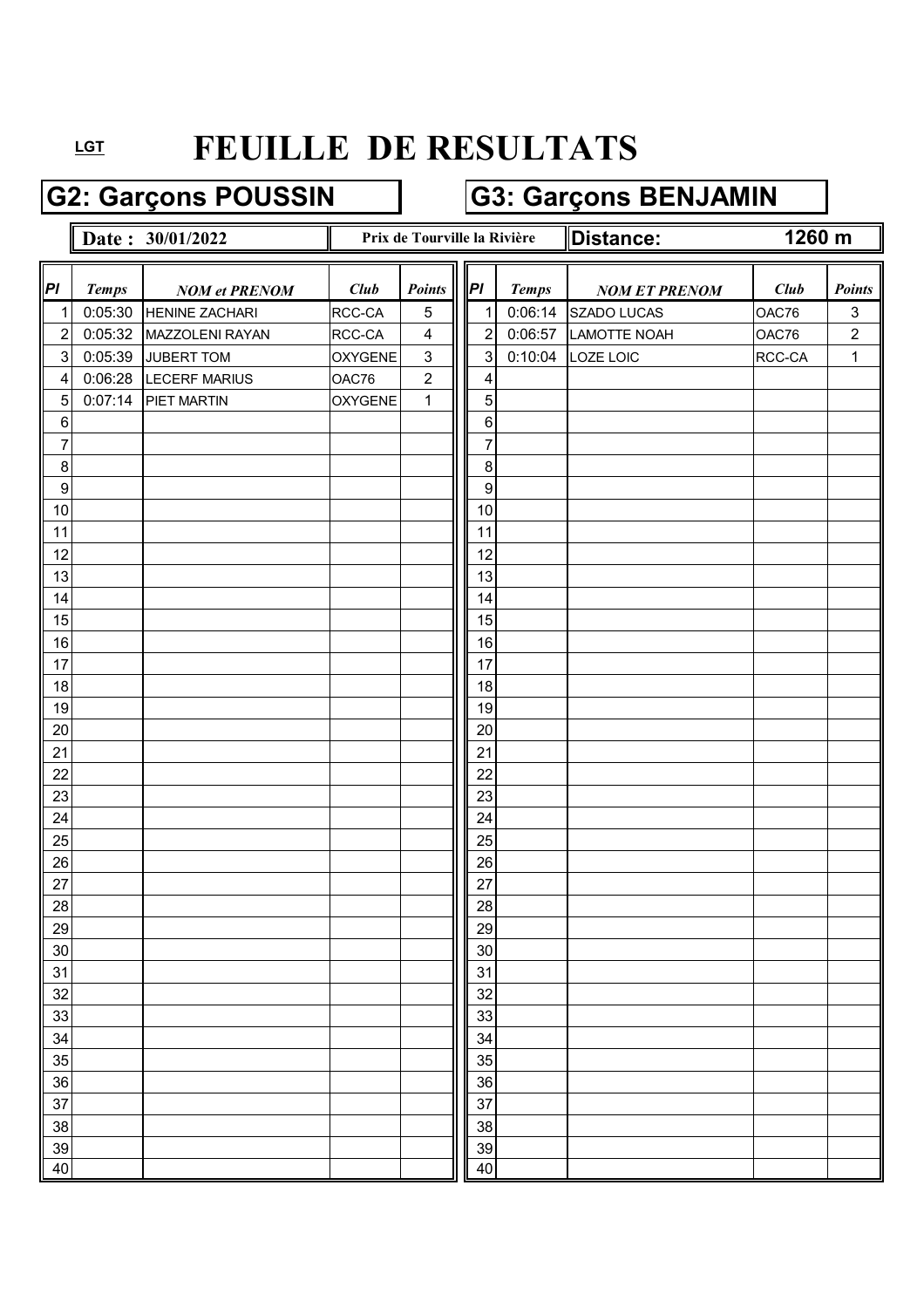### G4: Garçons MINIME **G5: Garçons CADET**

**Date : 30/01/2022 Distance: Prix de Tourville la Rivière Distance:** 

**2840 m**

| PI                        | <b>Temps</b> | <b>NOM et PRENOM</b> | Club | Points | P                          | <b>Temps</b> | <b>NOM ET PRENOM</b>      | Club   | <b>Points</b> |
|---------------------------|--------------|----------------------|------|--------|----------------------------|--------------|---------------------------|--------|---------------|
| $\mathbf{1}$              |              |                      |      |        | 1                          |              |                           |        |               |
| $\overline{\mathbf{c}}$   |              |                      |      |        | $\overline{2}$             |              |                           |        |               |
| $\ensuremath{\mathsf{3}}$ |              |                      |      |        | 3                          |              |                           |        |               |
| 4                         |              |                      |      |        | 4                          |              |                           |        |               |
| $\mathbf 5$               |              |                      |      |        | 5                          |              |                           |        |               |
| $\,6$                     |              |                      |      |        | $\,6\,$                    |              |                           |        |               |
| $\overline{7}$            |              |                      |      |        | 7                          |              |                           |        |               |
| 8<br>$\boldsymbol{9}$     |              |                      |      |        | 8<br>$\boldsymbol{9}$      |              |                           |        |               |
| 10                        |              |                      |      |        | 10                         |              |                           |        |               |
| 11                        |              |                      |      |        | 11                         |              |                           |        |               |
| 12                        |              |                      |      |        | 12                         |              |                           |        |               |
| 13                        |              |                      |      |        | 13                         |              |                           |        |               |
| 14                        |              |                      |      |        | 14                         |              |                           |        |               |
| 15                        |              |                      |      |        | 15                         |              |                           |        |               |
| 16                        |              |                      |      |        | 16                         |              |                           |        |               |
| 17                        |              |                      |      |        | 17                         |              |                           |        |               |
| 18                        |              |                      |      |        | 18                         |              |                           |        |               |
| 19                        |              |                      |      |        | 19                         |              |                           |        |               |
| 20                        |              |                      |      |        | 20                         |              |                           |        |               |
|                           |              |                      |      |        |                            |              |                           |        |               |
| 21                        |              |                      |      |        |                            |              |                           |        |               |
| 22                        |              |                      |      |        |                            |              | <b>G6: Garçons JUNIOR</b> | 8520 m |               |
| 23                        |              |                      |      |        |                            |              |                           |        |               |
| 24                        |              |                      |      |        | Pl                         | <b>Temps</b> | <b>NOM ET PRENOM</b>      | Club   | <b>Points</b> |
| 25                        |              |                      |      |        | 1                          |              |                           |        |               |
| 26                        |              |                      |      |        | $\boldsymbol{2}$           |              |                           |        |               |
| 27                        |              |                      |      |        | 3                          |              |                           |        |               |
| 28                        |              |                      |      |        | 4                          |              |                           |        |               |
| 29                        |              |                      |      |        | 5                          |              |                           |        |               |
| 30                        |              |                      |      |        | $\,6\,$                    |              |                           |        |               |
| 31                        |              |                      |      |        | $\overline{7}$             |              |                           |        |               |
| 32<br>33                  |              |                      |      |        | $\, 8$<br>$\boldsymbol{9}$ |              |                           |        |               |
| 34                        |              |                      |      |        | 10                         |              |                           |        |               |
| 35                        |              |                      |      |        | 11                         |              |                           |        |               |
| 36                        |              |                      |      |        | 12                         |              |                           |        |               |
| 37                        |              |                      |      |        | 13                         |              |                           |        |               |
| 38                        |              |                      |      |        | 14                         |              |                           |        |               |
| 39<br>40                  |              |                      |      |        | 15<br>16                   |              |                           |        |               |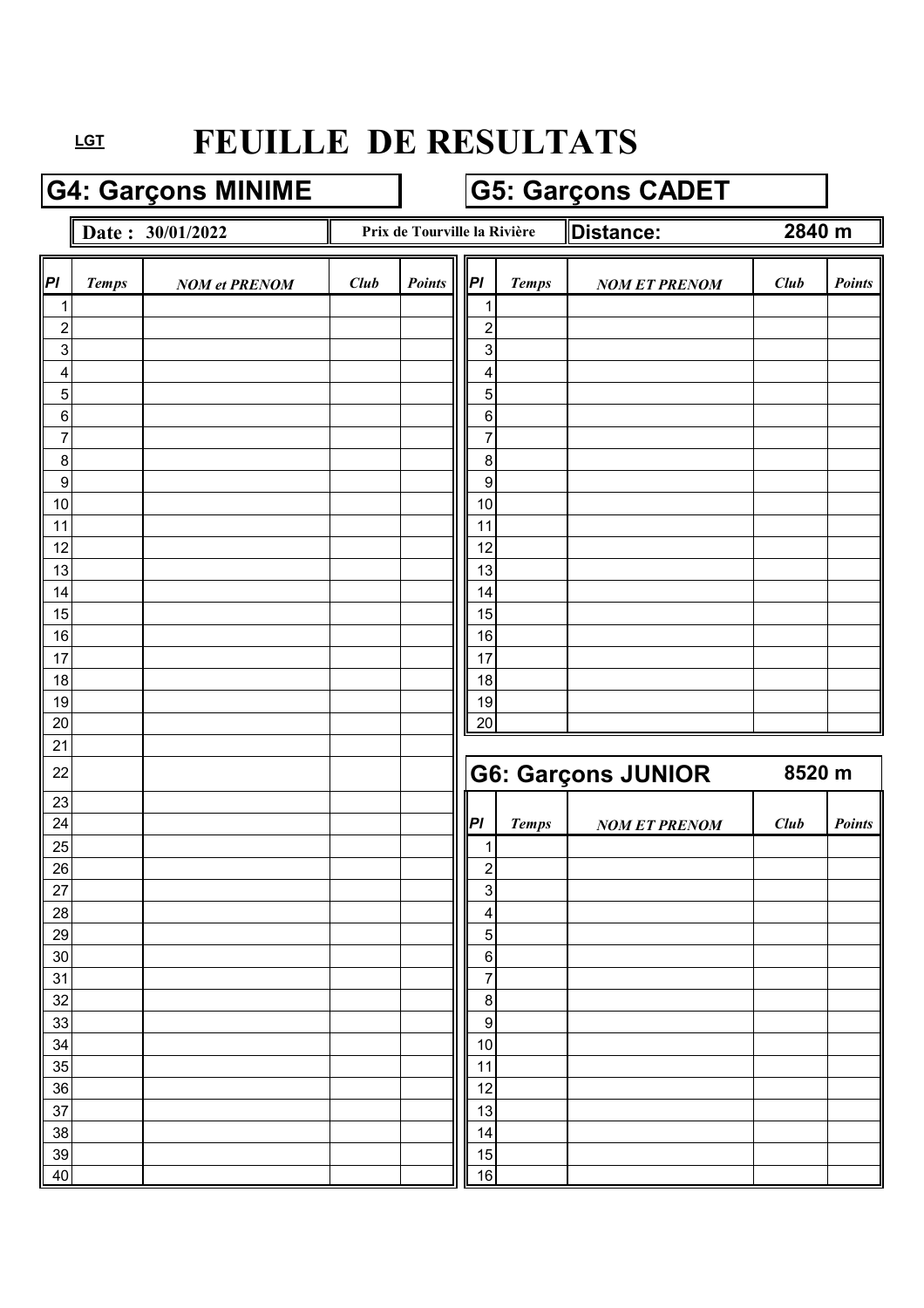SH: Hommes SENIOR **Hommes : M0H-M1H** 

### **Date :**  $30/01/2022$  **Distance:** *Pl Temps NOM et PRENOM Club Points*  $\|\|P\|$  *Temps NOM ET PRENOM Club Points* 1 0:33:25 EUDES ETIENNE OXYGENE 3 1 0:32:09 HAULE JULIEN OXYGENE 5 2 0:38:00 POLBOS THEO LGT 2  $\|$  2 0:34:42 GOUGEON BAPTISTE ACRFC 4 3 0:39:49 POUPARDIN MAXIME  $\vert$  OXYGENE 1 || 3 0:34:56 DUREUIL LEONARD ACRFC 3 4 | | | | | | | | | | | | 4 | 0:36:28 |PIET MICKAEL | OXYGENE | 2 5 5 0:36:53 BREANT VINCENT 0AC76 1 6 6 7 7 8 8 9 9 10 10 10 10 10 10 10 10 10 10 10 11 10 11 11 11 12 | | | | | | | | | | | 12 13 | | | | | | | | | | | | 13 14 14 14 15 15 15 16 16 16 17 | | | | | | | | | | | | 17 18 18 18 19 19 20 | | | | | | | | | | | | | 20 21 21 22 | | | | | | | | | | 22 23 | | | | | | | | | | | | 23 24 124 25 | | | | | | | | | | | | | | 25 26 26 27 | | | | | | | | | | | 27 28 28 29 29 30 30 31 31 32 32 33 | | | | | | | | | | | | 33 34 34 35 | | | | | | | | | | | | 35 36 36 37 37 37 37 38 38 38 38 39 39 30 31 32 33 34 35 36 37 38 39 30 31 32 33 33 34 35 35 35 35 35 35 35 35 35 35 35 38 38 39 39 40 | 100 | 100 | 100 | 100 | 100 | 100 | 100 | 100 | 100 | 100 | 100 | 100 | 100 | 100 | 100 | 100 | 100 | 10 Prix de Tourville la Rivière **Distance:** 8520 m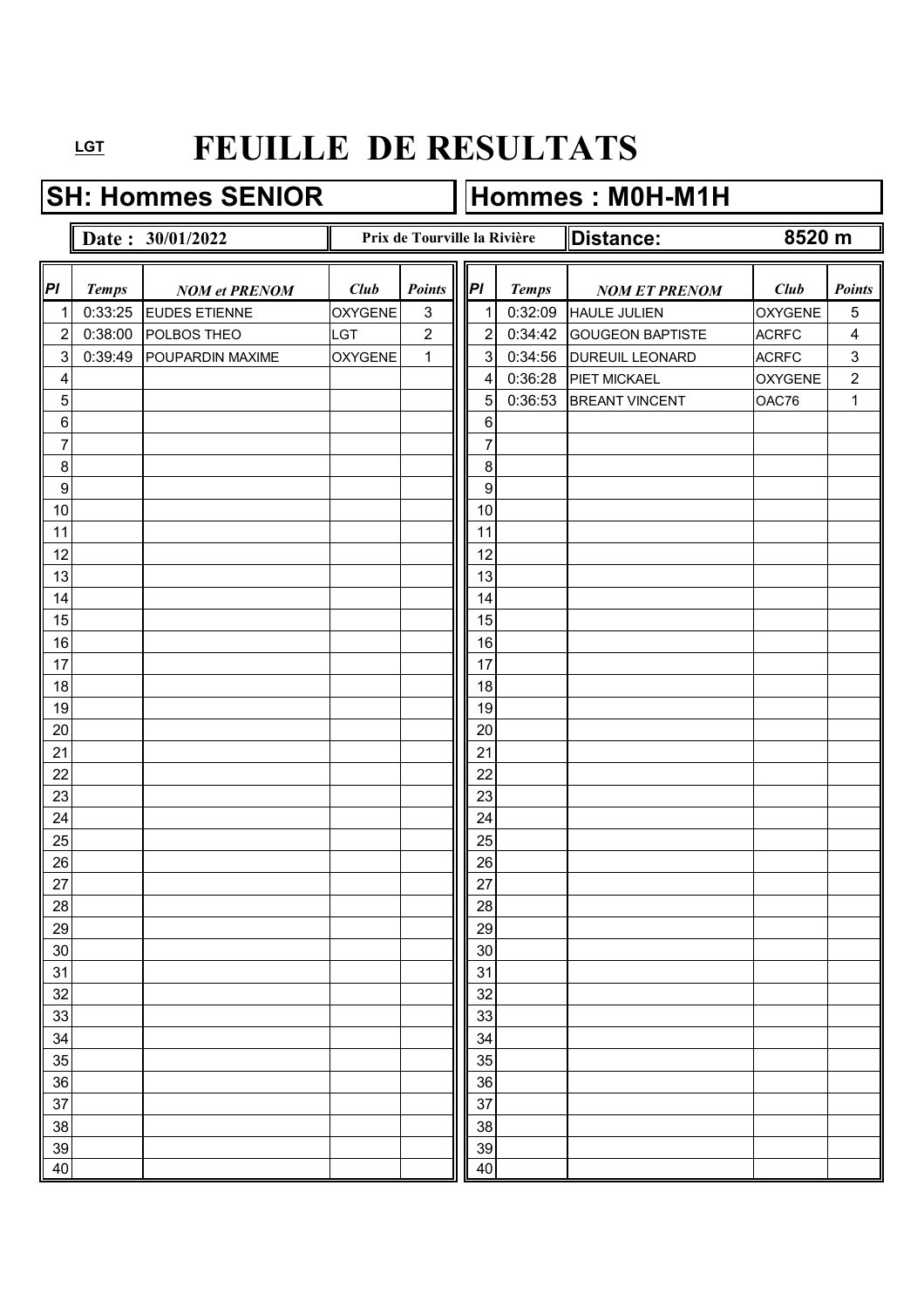### **Hommes : M2H-M3H**

|                |              | Date: 30/01/2022              |                | Prix de Tourville la Rivière |    |              | Distance:            | 8520 m |               |
|----------------|--------------|-------------------------------|----------------|------------------------------|----|--------------|----------------------|--------|---------------|
| P              | <b>Temps</b> | <b>NOM et PRENOM</b>          | Club           | <b>Points</b>                | P  | <b>Temps</b> | <b>NOM ET PRENOM</b> | Club   | <b>Points</b> |
| 1              | 0:31:32      | <b>LEFRANCOIS YANN</b>        | <b>OXYGENE</b> | 16                           | 41 |              |                      |        |               |
| $\overline{c}$ | 0:33:34      | <b>BECASSE GERALD</b>         | OAC76          | 15                           | 42 |              |                      |        |               |
| 3              | 0:35:25      | <b>LETELLIER SEBASTIEN</b>    | <b>OXYGENE</b> | 14                           | 43 |              |                      |        |               |
| 4              | 0:35:35      | <b>BRANTONNE THIERRY</b>      | <b>OXYGENE</b> | 13                           | 44 |              |                      |        |               |
| $\overline{5}$ | 0:36:00      | <b>BUCHY CHRISTOPHE</b>       | <b>OXYGENE</b> | 12                           | 45 |              |                      |        |               |
| 6              | 0:36:02      | <b>PANNIER LAURENT</b>        | <b>OXYGENE</b> | 11                           | 46 |              |                      |        |               |
| 7              | 0:36:38      | AIT EL AOUAD NOUREDDINE OAC76 |                | 10                           | 47 |              |                      |        |               |
| 8              | 0:37:23      | PEDROT YANN                   | <b>ACRFC</b>   | $\boldsymbol{9}$             | 48 |              |                      |        |               |
| 9              | 0:38:35      | <b>DUTHEIL JEAN MICHEL</b>    | OAC76          | $\,8\,$                      | 49 |              |                      |        |               |
| 10             | 0:39:45      | <b>ABDOU EMMANUEL</b>         | OAC76          | 7                            | 50 |              |                      |        |               |
| 11             | 0:40:09      | <b>LANGLOIS PATRICK</b>       | OAC76          | 6                            | 51 |              |                      |        |               |
| 12             | 0:40:58      | <b>CAILLEMET SEBASTIEN</b>    | <b>ACRFC</b>   | 5                            | 52 |              |                      |        |               |
| 13             | 0:42:15      | <b>RASSENT PHILIPPE</b>       | <b>ACRFC</b>   | 4                            | 53 |              |                      |        |               |
| 14             | 0:43:08      | <b>L'HUILLIER BRUNO</b>       | RCS76          | 3                            | 54 |              |                      |        |               |
| 15             | 0:44:41      | <b>SNOCQ CHROSTOPHE</b>       | <b>ACRFC</b>   | $\overline{c}$               | 55 |              |                      |        |               |
| 16             | 0:44:52      | <b>LOZE FREDERIC</b>          | RCC-CA         | 1                            | 56 |              |                      |        |               |
| 17             |              |                               |                |                              | 57 |              |                      |        |               |
| 18             |              |                               |                |                              | 58 |              |                      |        |               |
| 19             |              |                               |                |                              | 59 |              |                      |        |               |
| 20             |              |                               |                |                              | 60 |              |                      |        |               |
| 21             |              |                               |                |                              | 61 |              |                      |        |               |
| 22             |              |                               |                |                              | 62 |              |                      |        |               |
| 23             |              |                               |                |                              | 63 |              |                      |        |               |
| 24             |              |                               |                |                              | 64 |              |                      |        |               |
| 25             |              |                               |                |                              | 65 |              |                      |        |               |
| 26             |              |                               |                |                              | 66 |              |                      |        |               |
| 27             |              |                               |                |                              | 67 |              |                      |        |               |
| 28             |              |                               |                |                              | 68 |              |                      |        |               |
| 29             |              |                               |                |                              | 69 |              |                      |        |               |
| 30             |              |                               |                |                              | 70 |              |                      |        |               |
| 31             |              |                               |                |                              | 71 |              |                      |        |               |
| 32             |              |                               |                |                              | 72 |              |                      |        |               |
| 33             |              |                               |                |                              | 73 |              |                      |        |               |
| 34             |              |                               |                |                              | 74 |              |                      |        |               |
| 35             |              |                               |                |                              | 75 |              |                      |        |               |
| 36             |              |                               |                |                              | 76 |              |                      |        |               |
| 37             |              |                               |                |                              | 77 |              |                      |        |               |
| 38             |              |                               |                |                              | 78 |              |                      |        |               |
| 39             |              |                               |                |                              | 79 |              |                      |        |               |
| 40             |              |                               |                |                              | 80 |              |                      |        |               |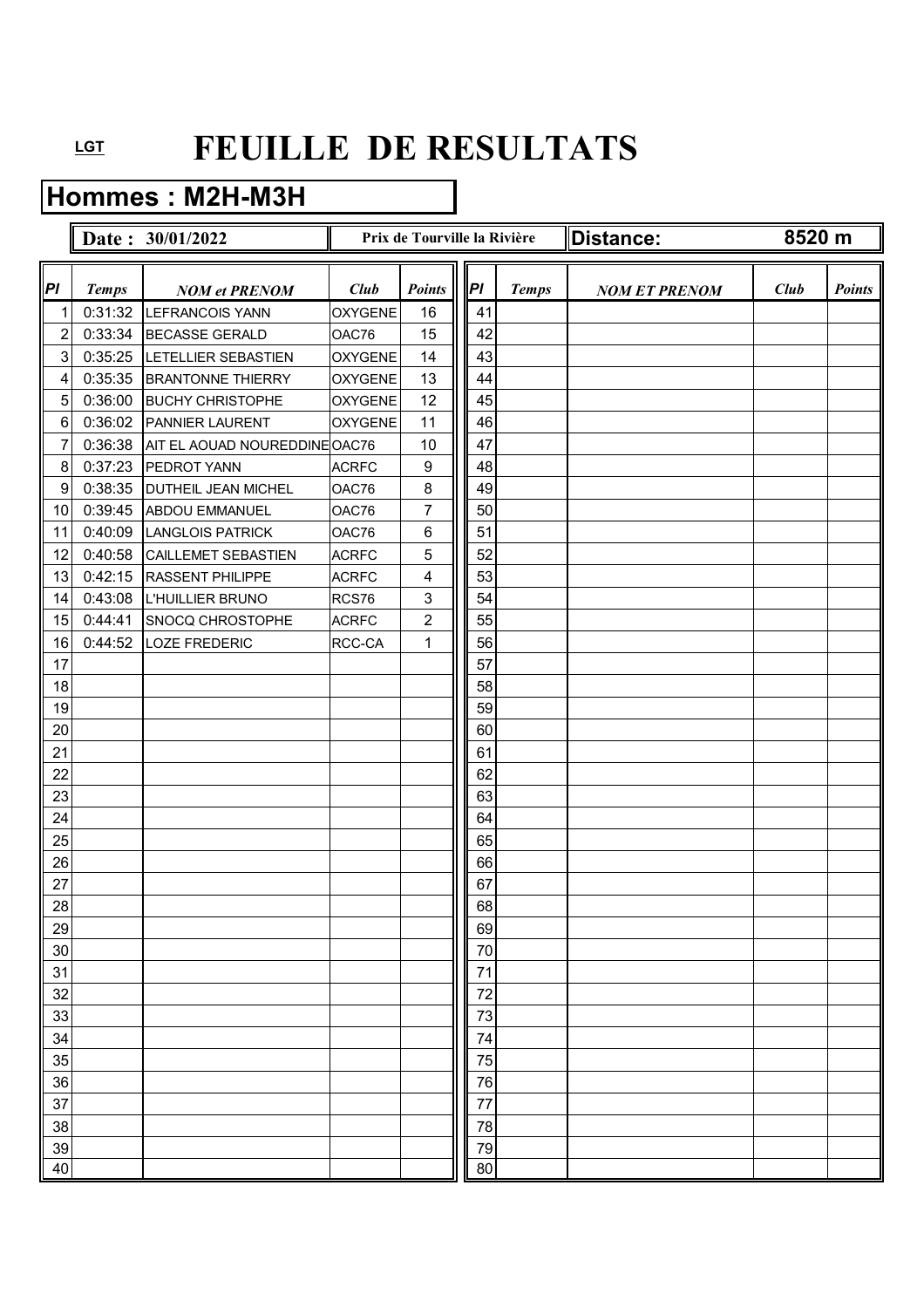### **Hommes : M4H-M5H**

|                  |              | Date: 30/01/2022             |                | Prix de Tourville la Rivière |    |              | Distance:            | 5680 m |               |
|------------------|--------------|------------------------------|----------------|------------------------------|----|--------------|----------------------|--------|---------------|
| PI               | <b>Temps</b> | <b>NOM et PRENOM</b>         | Club           | <b>Points</b>                | P  | <b>Temps</b> | <b>NOM ET PRENOM</b> | Club   | <b>Points</b> |
| 1                | 0:22:12      | <b>MONTERO SYLVAIN</b>       | OAC76          | 21                           | 41 |              |                      |        |               |
| $\overline{c}$   | 0:22:23      | <b>MARTIN CHRISTOPHE</b>     | OAC76          | 20                           | 42 |              |                      |        |               |
| 3                | 0:23:56      | CHERON NICOLAS               | NL             | 19                           | 43 |              |                      |        |               |
| 4                | 0:24:31      | <b>DAVID PHILIPPE</b>        | RCS76          | 18                           | 44 |              |                      |        |               |
| $\overline{5}$   | 0:25:15      | <b>DAMBO ROMAIN</b>          | RCS76          | 17                           | 45 |              |                      |        |               |
| 6                | 0:25:29      | DOMINAS REYNALD              | <b>LGT</b>     | 16                           | 46 |              |                      |        |               |
| $\overline{7}$   | 0:25:35      | VAN WYNSBERGUE CHRIST OAC76  |                | 15                           | 47 |              |                      |        |               |
| $\,8\,$          | 0:26:12      | <b>HENRY JEAN PAUL</b>       | RCS76          | 14                           | 48 |              |                      |        |               |
| $\boldsymbol{9}$ | 0:26:30      | <b>DESANGLOIS LAURENT</b>    | RCS76          | 13                           | 49 |              |                      |        |               |
| 10               | 0:27:17      | <b>MAUGE FRANCOIS</b>        | <b>ASCI</b>    | 12                           | 50 |              |                      |        |               |
| 11               | 0:27:49      | <b>BELLET PASCAL</b>         | RCC-CA         | 11                           | 51 |              |                      |        |               |
| 12               | 0:28:48      | <b>DELEMOTTE JEAN MICHEL</b> | <b>ACRFC</b>   | 10                           | 52 |              |                      |        |               |
| 13               | 0:28:54      | <b>LERICHE PASCAL</b>        | <b>ACRFC</b>   | $\boldsymbol{9}$             | 53 |              |                      |        |               |
| 14               | 0:29:31      | <b>DENIS WILLIAM</b>         | <b>ACRFC</b>   | 8                            | 54 |              |                      |        |               |
| 15               | 0:29:46      | <b>VALLEE HERVE</b>          | <b>ACRFC</b>   | $\overline{7}$               | 55 |              |                      |        |               |
| 16               | 0:29:55      | <b>DEILHOU MICHEL</b>        | RCS76          | 6                            | 56 |              |                      |        |               |
| 17               | 0:31:45      | <b>LANGLOIS JACKY</b>        | OAC76          | 5                            | 57 |              |                      |        |               |
| 18               | 0:32:29      | <b>DILLY FREDERIC</b>        | <b>OXYGENE</b> | 4                            | 58 |              |                      |        |               |
| 19               | 0:33:18      | <b>DUPUIS GUY</b>            | <b>ACRFC</b>   | 3                            | 59 |              |                      |        |               |
| 20               | 0:40:20      | CAZI JEAN DANIEL             | <b>ASCI</b>    | $\overline{c}$               | 60 |              |                      |        |               |
| 21               | 0:44:12      | <b>BERTON PATRICK</b>        | <b>ASCI</b>    | 1                            | 61 |              |                      |        |               |
| 22               |              |                              |                |                              | 62 |              |                      |        |               |
| 23               |              |                              |                |                              | 63 |              |                      |        |               |
| 24               |              |                              |                |                              | 64 |              |                      |        |               |
| 25               |              |                              |                |                              | 65 |              |                      |        |               |
| 26               |              |                              |                |                              | 66 |              |                      |        |               |
| 27               |              |                              |                |                              | 67 |              |                      |        |               |
| 28               |              |                              |                |                              | 68 |              |                      |        |               |
| 29               |              |                              |                |                              | 69 |              |                      |        |               |
| 30               |              |                              |                |                              | 70 |              |                      |        |               |
| 31               |              |                              |                |                              | 71 |              |                      |        |               |
| 32               |              |                              |                |                              | 72 |              |                      |        |               |
| 33               |              |                              |                |                              | 73 |              |                      |        |               |
| 34               |              |                              |                |                              | 74 |              |                      |        |               |
| 35               |              |                              |                |                              | 75 |              |                      |        |               |
| 36               |              |                              |                |                              | 76 |              |                      |        |               |
| 37               |              |                              |                |                              | 77 |              |                      |        |               |
| 38               |              |                              |                |                              | 78 |              |                      |        |               |
| 39               |              |                              |                |                              | 79 |              |                      |        |               |
| 40               |              |                              |                |                              | 80 |              |                      |        |               |